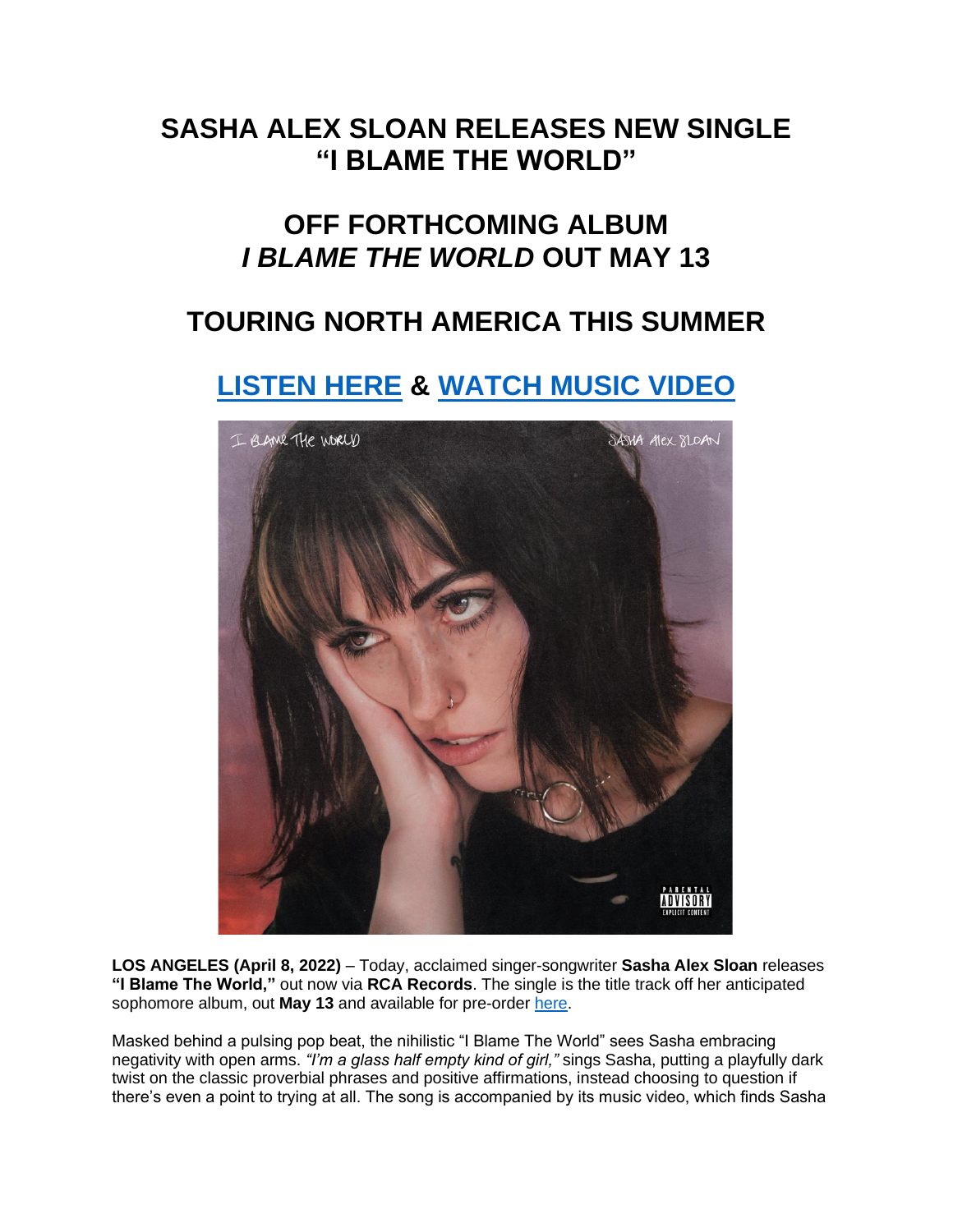and her bandmates performing in an empty room lit by a single spotlight. Instead of instruments, each band member is seen riffing and drumming on air, with Sasha's mic replaced by a hairbrush, harkening back to the nostalgia of performing in one's bedroom.

*I Blame The World* serves as the follow-up project to Sasha's 2020 critically praised debut, *Only Child*. Described by Sasha as an "honest, non-hopeful" collection of work, *I Blame The World* finds Sasha embracing the weary apathy of the world around her and ushering in a bold new era of musicality. Last month, Sasha released **["WTF,"](https://eur01.safelinks.protection.outlook.com/?url=https%3A%2F%2Fsadgirlsloan.lnk.to%2FWTF&data=04%7C01%7Cnoelle.janasiewicz.sme%40sonymusic.com%7C3a2b41e1eb85414fcefe08da19736f15%7Cf0aff3b791a54aaeaf71c63e1dda2049%7C0%7C0%7C637850280841151550%7CUnknown%7CTWFpbGZsb3d8eyJWIjoiMC4wLjAwMDAiLCJQIjoiV2luMzIiLCJBTiI6Ik1haWwiLCJXVCI6Mn0%3D%7C3000&sdata=mrbASYZ3Hxl%2B02DaTd%2BDke9RytrCiEKssUlioBcVE4Q%3D&reserved=0)** the first single off the project paired with its cynical [music video,](https://eur01.safelinks.protection.outlook.com/?url=https%3A%2F%2Fyoutu.be%2F1xilft93i0A&data=04%7C01%7Cnoelle.janasiewicz.sme%40sonymusic.com%7C3a2b41e1eb85414fcefe08da19736f15%7Cf0aff3b791a54aaeaf71c63e1dda2049%7C0%7C0%7C637850280841307784%7CUnknown%7CTWFpbGZsb3d8eyJWIjoiMC4wLjAwMDAiLCJQIjoiV2luMzIiLCJBTiI6Ik1haWwiLCJXVCI6Mn0%3D%7C3000&sdata=xYmQ94VcD2zfn26cuUaFwjN3C908NLT87gX0rTPfh9g%3D&reserved=0) in addition to announcing her forthcoming **I Blame The World North American Tour** this summer with **Jessie Murph** and **Slimdan**. For tickets and more information, visit [here.](https://eur01.safelinks.protection.outlook.com/?url=https%3A%2F%2Fwww.sadgirlsloan.com%2Ftour%2F&data=04%7C01%7Cnoelle.janasiewicz.sme%40sonymusic.com%7C3a2b41e1eb85414fcefe08da19736f15%7Cf0aff3b791a54aaeaf71c63e1dda2049%7C0%7C0%7C637850280841307784%7CUnknown%7CTWFpbGZsb3d8eyJWIjoiMC4wLjAwMDAiLCJQIjoiV2luMzIiLCJBTiI6Ik1haWwiLCJXVCI6Mn0%3D%7C3000&sdata=OYVFEOvyXwYzYH82hMTc9p8t7ZCDyQYZ3qzDdvVTuCw%3D&reserved=0)

#### **I Blame The World 2022 North American Tour Dates**

- Jul 21 Minneapolis, MN @ First Avenue Jul 22 – Chicago, IL @ House of Blues Jul 24 – Detroit, MI @ Majestic Theatre Jul 26 – Toronto, ON @ Danforth Music Hall Jul 27 – Montreal, QC @ Corona Theatre Jul 29 – Brooklyn, NY @ Brooklyn Steel Jul 31 – Boston, MA @ House of Blues Aug 2 – Philadelphia, PA @ Theatre of Living Arts Aug 4 – Silver Spring, MD @ Fillmore Silver Spring Aug 5 – Charlotte, NC @ The Underground Aug 6 – Atlanta, GA @ Variety Playhouse Aug 20 – Vancouver, BC @ Commodore Ballroom Aug 21 – Seattle, WA @ The Showbox Aug 23 – Portland, OR @ Crystal Ballroom Aug 25 – San Francisco, CA @ The Fillmore Aug 28 – Los Angeles, CA @ The Wiltern Aug 30 – San Diego, CA @ The Observatory North Park Sept1 – Salt Lake City, UT @ The Depot Sept 2 – Denver, CO @ Gothic Theatre Sept 4 – Oklahoma City, OK @ Tower Theatre Sept 6 – Dallas, TX @ House of Blues Sept 7 – Austin, TX @ Scoot Inn
- Sept 8 Houston, TX @ House of Blues
- Sept 10 Nashville, TN @ Marathon Music Works

### **About Sasha Alex Sloan**

After emerging in 2017 and appearing on a handful of high-profile collaborations, Sasha Alex Sloan had garnered over 2 billion streams worldwide before even releasing a debut album. Sasha has established herself as a true wordsmith, crafting emotionally rich, left-of-center releases filled with potent melodies and poignant lyrics. Praised by *The New York Times, Billboard, SPIN, Rolling Stone, PAPER*, *UPROXX*, and more, Sasha gained attention through the release of hit singles including "Lie," "Normal," "Older," and "Dancing With Your Ghost," leading to sold-out headlining tours in North America and Europe.